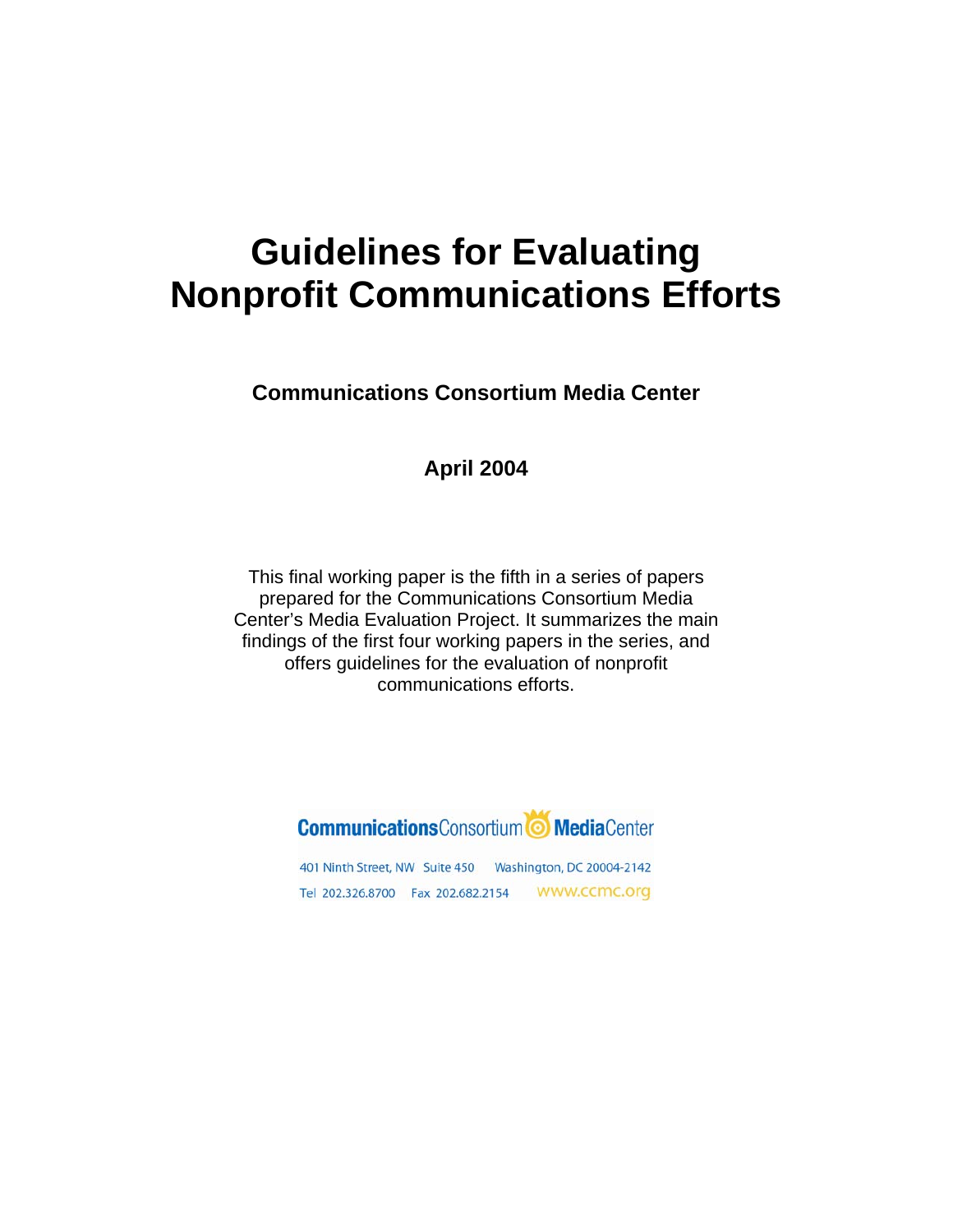### **Why Evaluate Public Communications?**

Nonprofit groups and foundations are making unprecedented investments in public communications, seeking to educate Americans and mobilize the public in support of social or behavioral change. Are these investments paying off? What makes communications efforts more or less effective? Answers to these questions lie in the emerging techniques of evaluation.

Evaluation offers multiple benefits to nonprofits and foundations investing in communications. It can provide an assessment of an effort's impact. It can also help to ensure that there is an impact by assessing the project's strengths and weaknesses before its launch, and by providing useful corrective feedback during its implementation. Finally, evaluation can provide practical information that is useful to the field more generally – about what works and what does not in the use of communications to effect social change.

### **Overview**

The evaluation of public communications is a developing field. This working paper is designed help advance that field. It offers a set of *guidelines* that foundations and nonprofit organizations can use when designing evaluations to learn about both their investments in communications strategies and the impacts of those investments.

This is the fifth in a series of working papers written for the Communication Consortium Media Center's (CCMC) Media Evaluation Project. The previous four papers, written by experts from the Berkeley Media Studies Group, Harvard Family Research Project and Michigan State University, provide a comprehensive review of current communications evaluation in the nonprofit world and the social science of communications strategies. They serve as the research base for this final paper, which was prepared by CCMC.

The next phase of CCMC's Evaluation Project will involve the development of partnerships with foundations and nonprofit organizations to apply these guidelines in practice. The original guidelines will be modified after two to three years of "road testing" and a final report will be issued to complete the project.

Note that this working paper uses the term "campaign" when referring to communications efforts. Communications efforts are not always called campaigns. They can also be labeled programs, projects or initiatives. In addition, campaigns do not have to be stand-alone entities, nor do they have to be highly formal efforts. In fact, very few communications campaigns stand alone. They can also be an organized set of activities embedded within, or complementary to, a larger set of work plans designed to achieve a common end.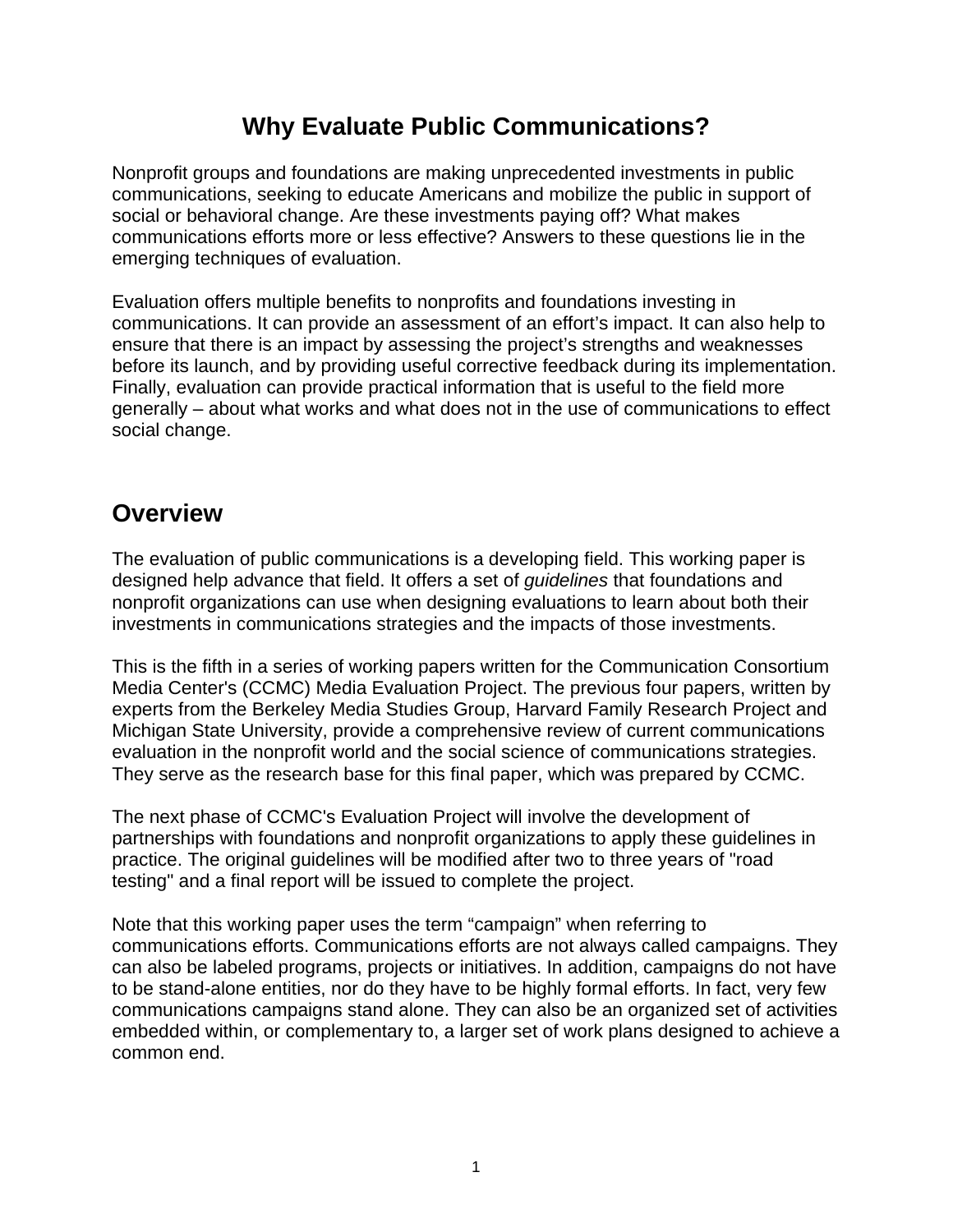# **Overarching Evaluation Principles**

Building on the research base and practical evaluation experiences outlined in the four prior working papers, a set of overarching principles is presented below. These can contribute to more effective communications evaluation and should be more prevalent in this field. They are infused in the evaluation guidelines and suggestions in this paper.

- 1. There is no "right" or "wrong" way to evaluate communications campaigns. There should be both recognition *and acceptance* of the fact that different evaluation needs and capabilities require different evaluation designs (and that causation is not always the most important question). The evaluation's design, focus, and methods should fit the information needs and available resources of stakeholders in the communications effort.
- 2. Asessing whether a campaign caused its intended impact is often important, and that is the activity funders tend to focus on, but evaluation for purposes of learning and continuous improvement is also important. At the same time, all sides should recognize that leverage to convince sponsors to invest in campaigns will be enhanced by evaluations that assess causation (which often require higher evaluation budgets).
- 3. Evaluations, like communications campaigns, need to identify up front their purpose and intended audiences. For example, is the evaluation intended to measure the impact of a campaign? Or is it to provide feedback so the campaign can learn over time from experience? Also, is the target audience for the evaluation the sponsoring foundation, the nonprofit(s) implementing the campaign, or both?
- 4. It is best to design the evaluation early and in conjunction with the campaign. This will maximize opportunities to use the evaluation for both learning and impact assessment.
- 5. Campaign staff members should participate whenever possible in the evaluation's design as well as its implementation. Campaigners and evaluators both need to understand the existing challenges and opportunities. For example, is the campaign seeking to change public opinion and then induce action by policymakers? Or is the campaign building upon existing favorable opinion and then mobilizing people to a particular action? Obviously, campaigns to change public opinion are more difficult from the start.
- 6. Evaluation should push for methodological rigor and innovation whenever possible. It should also acknowledge that more than one evaluation approach (i.e., more than pre- and post-campaign polls) can capture useful information.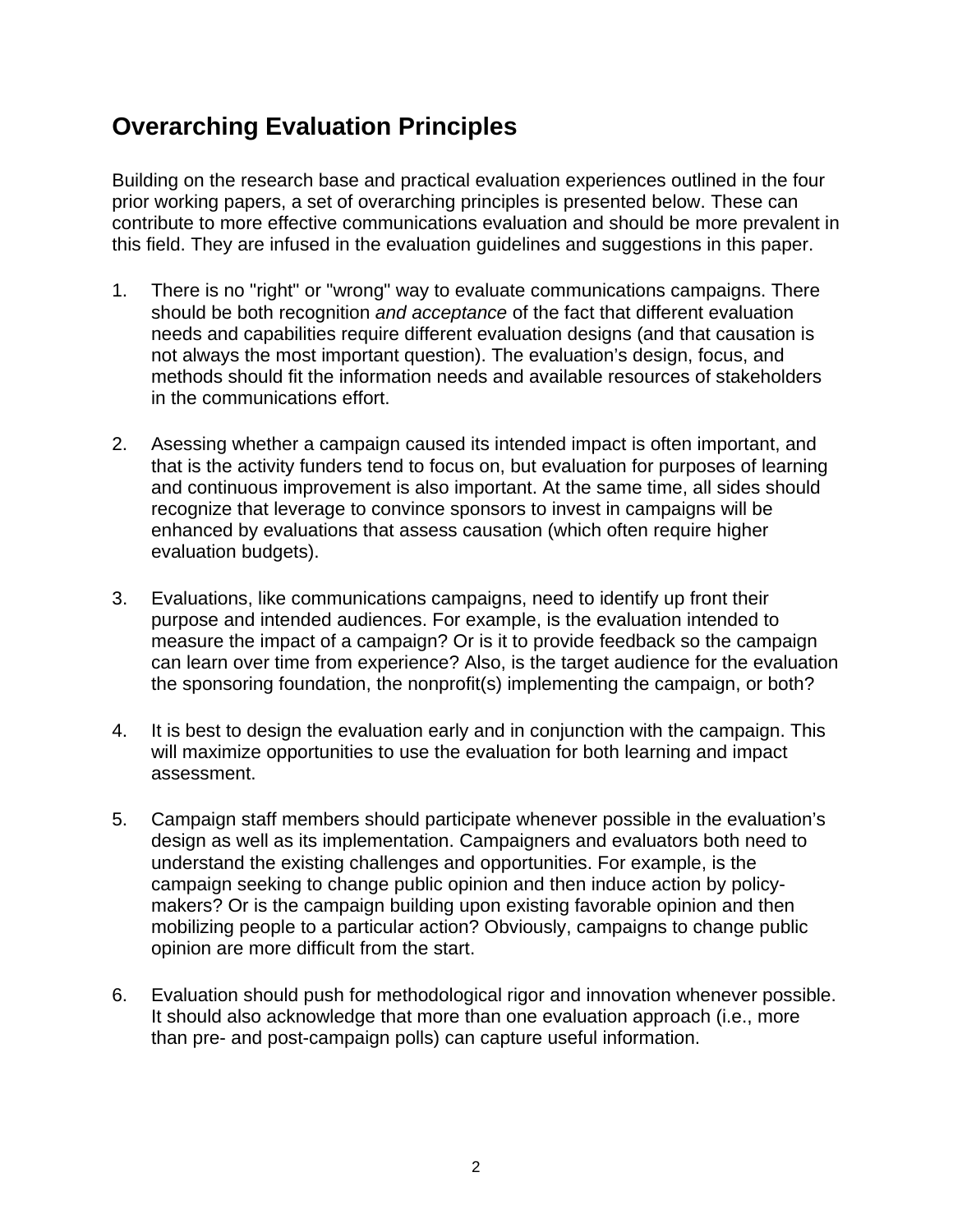- 7. Different evaluation designs have different interpretive boundaries. It is important to understand those boundaries and avoid the temptation to make broad claims of success based on limited data or designs that do not warrant such claims.
- 8. It is important to be realistic about impact. In commercial marketing campaigns, attitude improvements of one-tenth of one percent are deemed important because they can represent millions of dollars. But sometimes funders of communications campaigns want to see attitudinal shifts of 10 to 30 percent. In response, nonprofits sometimes make promises to funders that they cannot possibly fulfill.
- 9. Sometimes simple things like having a good press list or establishing ongoing professional relationships with key reporters are the most significant measures of success, especially for locality-specific or small-budget efforts.
- 10. "Values" are important to both campaigns and their evaluation. Typically, nonprofit communications efforts put forth information to achieve either behavioral or societal change. However, widely held and deeply entrenched values can often trump useful information (e.g., values about the meaning of "family," "community," "independence" or "self-sufficiency"). Successful communications campaigns must acknowledge the "values vs. information" dichotomy, and evaluation must take this into account when judging impact.
- 11. Evaluation should be based on sound (and where possible research-based) theory for predicting how the campaign will achieve social change.
- 12. Evaluation *can* respond to hard-to-answer questions about the value and effectiveness of communication campaigns (e.g., whether information alone can lead to behavior change or whether attention to the social and policy context is also a necessary ingredient; and whether media advocacy can contribute).

# **Acknowledging the Challenges of Evaluation**

Measuring the effectiveness of any communications effort raises serious challenges that should be acknowledged up front. Evaluation of nonprofit communications is still a relatively new field, and emerging evaluation techniques are still grappling with how to deal with the following types of challenges:

- To date, standard and widely accepted guidelines for communications evaluation have not existed in either the for-profit or nonprofit worlds.
- Nonprofit organizations and the campaigns they implement are often unique, making the creation and adoption of standard evaluating guidelines difficult.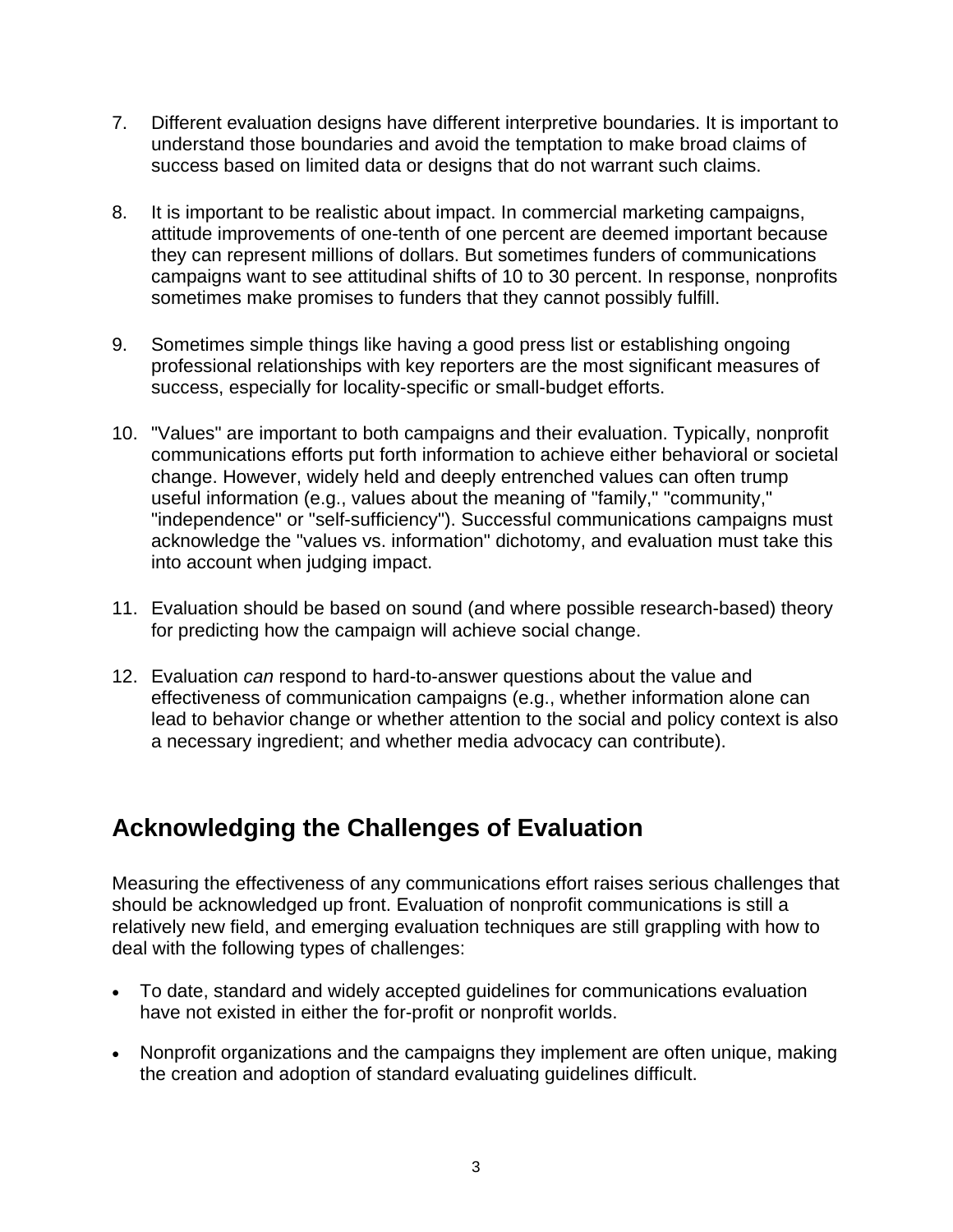- It can be difficult to disaggregate the impact of communications efforts and their value added from that of other social change strategies being implemented at the same time.
- Public communication campaigns often aim for complex and hard-to-achieve change (e.g., changing public will by affecting norms, expectations, and public support, or changing behavior through skill teaching, positive reinforcement and rewards). Campaigns can also often aim for change at multiple levels of society (community, state, national or international).
- Some methods useful to communications evaluation are too costly for many nonprofits (e.g., polling) or may require staff time or expertise that is not readily available.
- Communicators and evaluators don't always speak the same language. Most evaluators don't understand communications theory and practice; communications people don't understand evaluation language or methods. One result is that the evaluation's focus can sometimes be misguided. For example, the evaluation may focus only on "placement" of stories in the media as the primary measure of a campaign's success, ignoring the importance of informing supporters and allies though internal communications efforts such as newsletters, e-mails, briefing calls and meetings.
- The goal of nonprofit campaigns often is to ensure that an organization's efforts to define a social problem and its proposed solution reach the awareness of those who hold the power to allocate resources and choose appropriate policy alternatives. This is a high standard for success, with implications for evaluation design and data interpretation.
- Sometimes communications resources dedicated to achieving an impact are too limited to be effective. Also, sometimes a campaign is not ready to be evaluated.
- Some campaigns seek incremental change. They are implemented in stages, and initial stages may be modest in impact.

# **Understanding a Campaign's Purpose, Scope, and Maturity**

When an evaluation is first being considered, it is important to understand the communication campaign's *purpose, scope,* and *maturity* (Appendix A outlines additional strategy elements that are vital to a campaign evaluation). Each of these factors has important implications for the evaluation design.

### **Purpose**

Evaluation should begin with an understanding of the campaign's core *purpose*. It is useful to think about purpose on a continuum, with behavior-change campaigns at one end, and campaigns to change public will and policy at the other. Behavior-change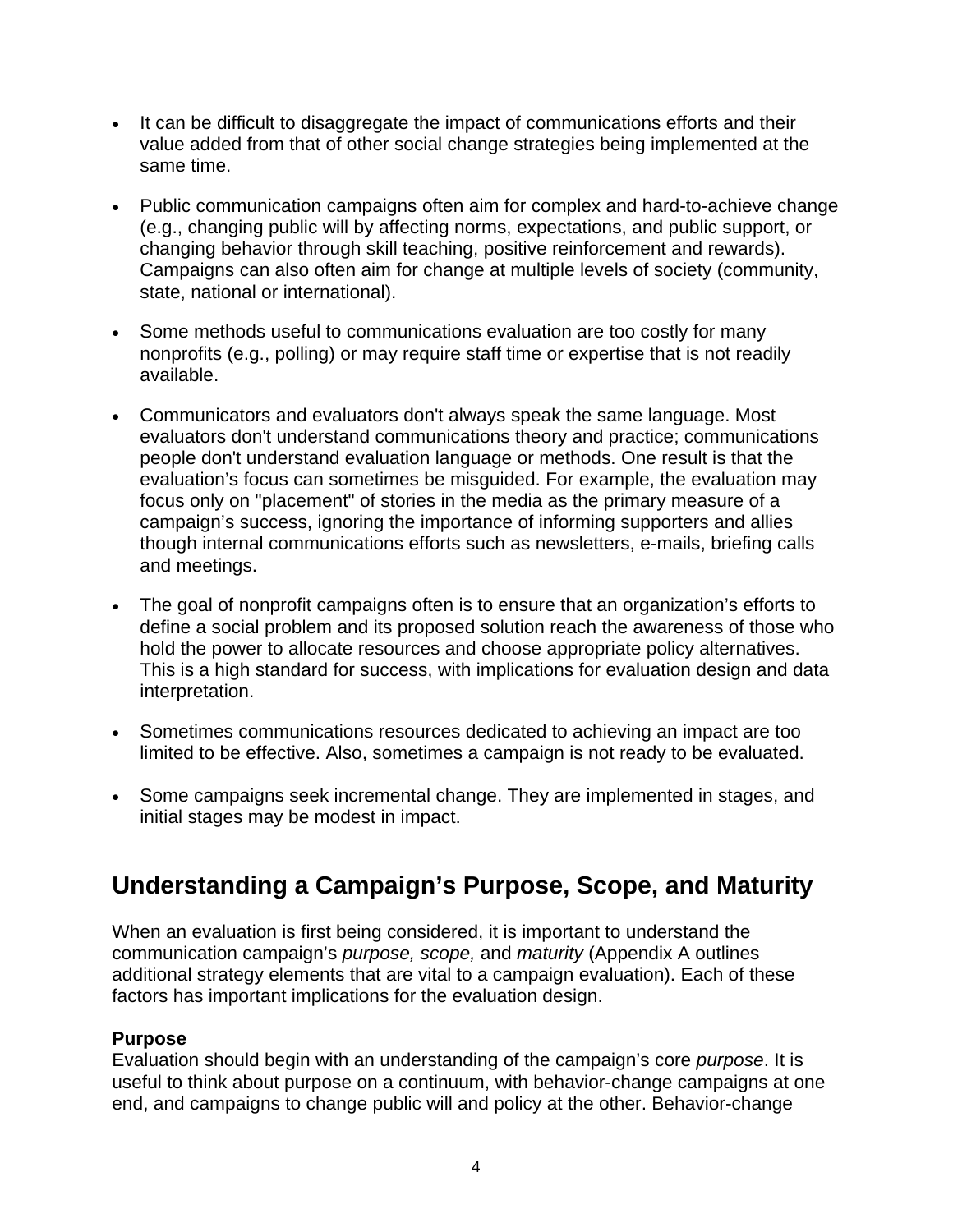campaigns seek to modify *individuals'* behavior in order to improve individual or social well-being. Public will campaigns seek to mobilize *popular support and demand* around a given issue, thereby motivating policymakers to react.

Some campaigns can be readily placed on this continuum. Many others are harder to classify because they have multiple objectives: some in the realm of personal behavior, some in the realm of policy change, and some seeking to affect public will as a preparatory step toward policy change.

Factors to consider in identifying purpose include:

*Dual purposes and the mushy middle.* A campaign may seek to change both • individual behavior and public policy, and therefore might fall into the continuum's campaigns, any public policy component may be enough to land a campaign on the "mushy middle." Yet, given the relative scarcity of full-time public will or policy policy side of the continuum.

The key is to identify the campaign's *end or primary purpose* and not classify it example, often seek to "put the problem in a social context" on their way to achieving policy change. This follows one of the first objectives of a public will focus: "affect perceptions of social issues and who is seen as responsible." Still, from a cursory review of its characteristics. For example, campaigns might be classified as "public will" simply because they take a universal approach to a problem. Domestic violence or sexual assault-prevention campaigns, for campaigns that never make the leap to institutional or policy change should not be classified as public will efforts.

*Behind-the-scenes purposes*. A campaign may indeed have a policy change • purpose – it just may not be public. That is, the campaign's public face may stress individual behavior change while advocates work behind the scenes to change policy.

While the core purpose of many campaigns will be hard to classify, the campaign needs to articulate clearly for evaluators where the effort is on the purpose continuum, and how its activities add up to achievement of its ultimate purpose. (This discussion relates to the paper's next section, about identifying the campaign's theory of change.)

#### **Scope**

The second critical factor to understand in planning an evaluation is the campaign's campaign to affect changes at the local, state, national or international levels? Does it *scope*, as measured by its reach and length. For example, is the purpose of the set a chronological deadline for success, or a target number of media placements during a certain period?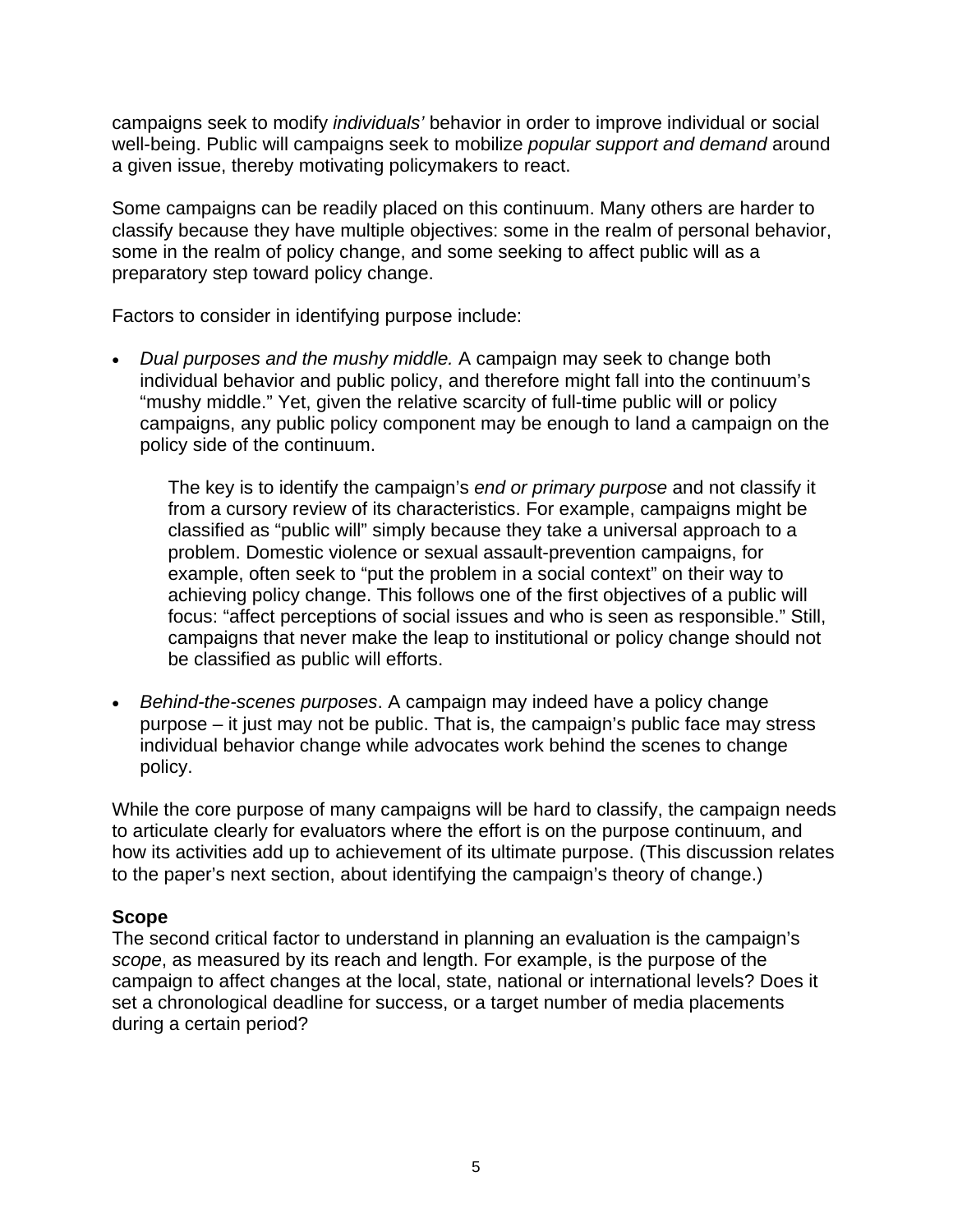#### **Maturity**

The third critical factor for evaluation is the *maturity* of the issue and of the campaign that speaks to that issue. For example, campaigns can vary in length from a few days to many decades. As the issues being addressed mature, the campaigns they inspire typically evolve, and can move from a purpose of behavior change to one of changing policy. As this happens, the campaign's nonprofit implementers usually become more sophisticated and the information around the issue typically becomes more detailed, thereby improving chances for success.

Mature campaigns are often harder to assess, as effects within a certain time frame or context may be difficult to gauge. The tradeoff is that campaigns tend to become more formal as they mature, with well-defined goals, tactics, materials and structure. Such defined characteristics can make them easier to evaluate (see again Appendix A).

Timing is important to consider within the context of maturity. Pushing for and assessing specific policy change may be premature for an audience that does not see the problem as a significant – or public – one. For example, if a campaign seeks policy change on domestic or sexual violence issues, the public may first need to be convinced that the problem extends beyond a basic victim/perpetrator concept. The issue needs to be framed as one of social responsibility, not just personal responsibility. Only then can advocates rally the public to apply sufficient pressure for institutional or policy change.

# **Identifying the Campaign's Theory of Change**

Many evaluators of complex efforts and initiatives such as communication campaigns now embrace the idea of using an effort's "theory of change" as a guide when designing the evaluation. A theory of change is a representation of what needs to be in place to make a given type of change happen. Here, the "change" refers to a campaign's ultimate purpose, whether it be altering individual behavior or public will and policy. A theory of change identifies key strategies that should be used, and the outcomes each is expected to produce. Once identified, the theory of change acts as a guide for understanding where the evaluation should focus and what outcomes need to be assessed.

### **Behavioral Change Versus Public Will Campaigns**

As the previous section indicated, one of the most important factors for evaluation and for identifying a project's theory of change is understanding the campaign's ultimate purpose, or the type of change being sought. We have named two main types of campaigns.

The first seeks to change individual behavior in order to improve individual or social well-being. It is variously called a public information or public education campaign. Many, if not most, individual behavior change campaigns use a social marketing approach. This now well-known approach is grounded in commercial marketing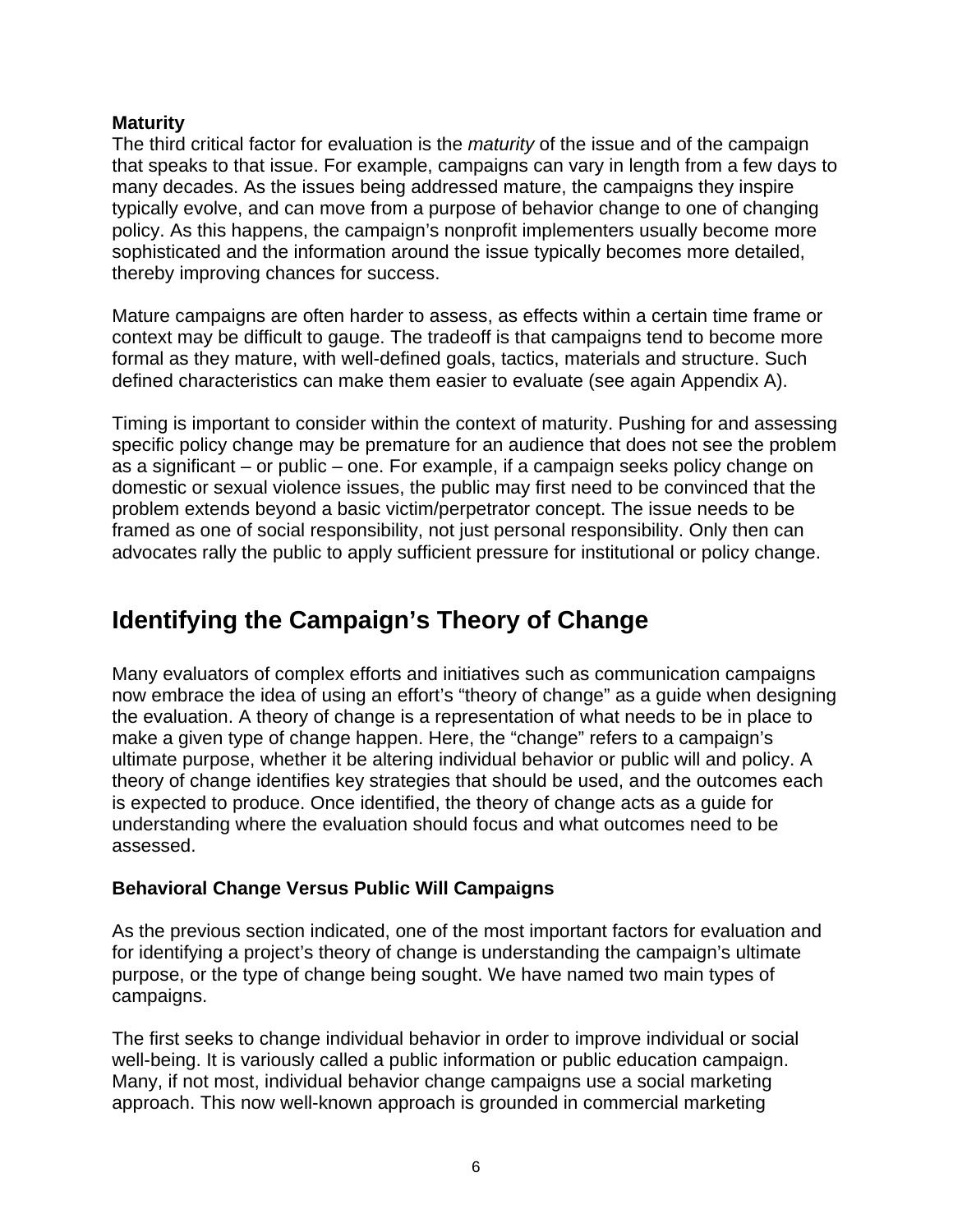techniques. With unwavering focus on the "customer," it markets behavior change as a desirable event. How the customer thinks and acts continuously shapes the marketing process.

The second type is the public will campaign, which focuses on creating public will for change so that popular pressure will move officials to take policy action. Other terms for this campaign are public engagement or policy change campaigns.

The table below compares these two types of campaigns. This working paper comments on behavior campaigns, $1$  but focuses on public will campaigns.

| Campaign<br><b>Type / Goal</b> | <b>Individual Behavior Change</b>                                                                                                                                                                                                                                                                                                                                                           | <b>Public Will</b>                                                                                                                                                                                                                                                                                                                                                                                                            |
|--------------------------------|---------------------------------------------------------------------------------------------------------------------------------------------------------------------------------------------------------------------------------------------------------------------------------------------------------------------------------------------------------------------------------------------|-------------------------------------------------------------------------------------------------------------------------------------------------------------------------------------------------------------------------------------------------------------------------------------------------------------------------------------------------------------------------------------------------------------------------------|
| Objectives                     | --Influence beliefs and knowledge about<br>a behavior and its consequences<br>--Affect attitudes in support of behavior<br>and persuade to change<br>-- Affect perceived social norms about<br>the acceptability of a behavior among<br>one's peers<br>-- Affect intentions to perform the<br>behavior<br>--Produce behavior change (if<br>accompanied by supportive program<br>components) | --Increase visibility of an issue and its<br>importance<br>--Affect perceptions of social issues and<br>who is seen as responsible<br>-- Increase knowledge about solutions<br>based on who is seen as responsible<br>-- Affect criteria used to judge policies<br>and policy-makers<br>--Help determine what is possible for<br>service introduction and public funding<br>--Engage and mobilize constituencies to<br>action |
| Target audience                | Segments of the population whose<br>behavior needs to change                                                                                                                                                                                                                                                                                                                                | Segments of the general public to be<br>mobilized, and policy-makers                                                                                                                                                                                                                                                                                                                                                          |
| <b>Strategies</b>              | Social marketing                                                                                                                                                                                                                                                                                                                                                                            | Media advocacy, community organizing<br>and mobilization, policy-maker outreach                                                                                                                                                                                                                                                                                                                                               |
| Media vehicles                 | Public service/affairs programming;<br>Print, television, radio, electronic<br>advertising                                                                                                                                                                                                                                                                                                  | News media: print, television, radio,<br>electronic                                                                                                                                                                                                                                                                                                                                                                           |
| Examples                       | Anti-smoking or drunk driving, use of<br>condoms or seat belts; parenting                                                                                                                                                                                                                                                                                                                   | Support for quality child care, after-<br>school programming, universal health<br>care, international family planning                                                                                                                                                                                                                                                                                                         |

<span id="page-7-0"></span> $\overline{a}$  $1$  The design, execution and evaluation of public communication campaigns is driven to a large degree by theories of behavior change developed by social scientists over the past 30 years. Some of the more important of these concepts are listed in Appendix B.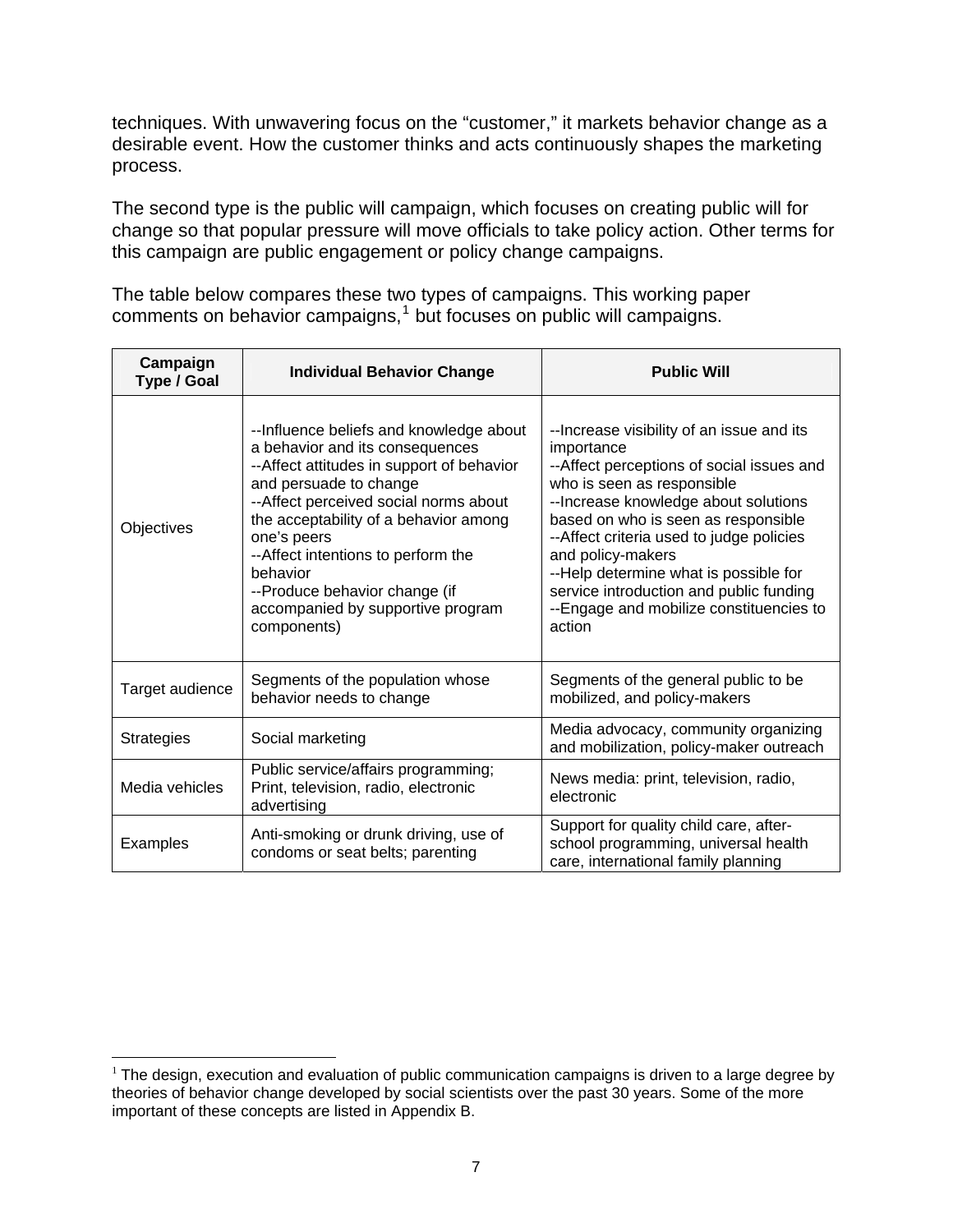Evaluation designs necessarily evolve as campaigns move along the continuum from behavior change to public will. For one thing, the unit of analysis changes. Behaviorchange campaigns target the individual as the unit of analysis, which can make evaluation easier because the campaign's focus is clearly designated. For example, survey research and other well-developed methods can query individuals about their behavior before and after a communications campaign, or compare individuals in one locale to another that was not exposed to the campaign, and assess the differences.

As the purpose of a campaign moves more toward public will and policy, the unit of analysis broadens to include whole neighborhoods, communities, or populations. Evaluation arguably gets more complicated as this unit grows, particularly as it lingers in the somewhat vague "public will" territory. No standard definition of public will exists, much less agreement on how to measure it. Many evaluations use public opinion as a proxy measure of public will, though the two are not the same (public will requires individuals to *act* on their opinions, at least by expressing them to policy-makers).

# **Understanding Public Will Campaigns**

As mentioned above, public will campaigns seek to motivate public officials to take policy action by creating demand for such action. While public will campaigns have grown substantially more common in recent years, they have a long history, with some of the most successful conducted around the emergence of America as a new nation and during times of war.

Public will campaigns are now prevalent in many arenas such as public health. Here they often arise in direct response to the perceived shortcomings of efforts to change individual behavior. Many health-related problems have their roots in social or historical factors and therefore require public will or social policy approaches rather than individual behavior-change strategies alone. As a result, the public health community increasingly has turned to efforts to modify the social and policy environment that affects health behaviors. The public and its communities are seen as the mechanisms for change, not just as the site of the intervention.

The success of communications within a public will-building effort frequently depends on a set of inter-connected activities:

- Effective policy research to demonstrate the favorable impacts of the issues being promoted;
- Media advocacy that disseminates policy research and attempts to move the way the public thinks about and reacts to the issues;
- Grassroots activities by supporters that reach and mobilize target audiences one-onone or in small groups; and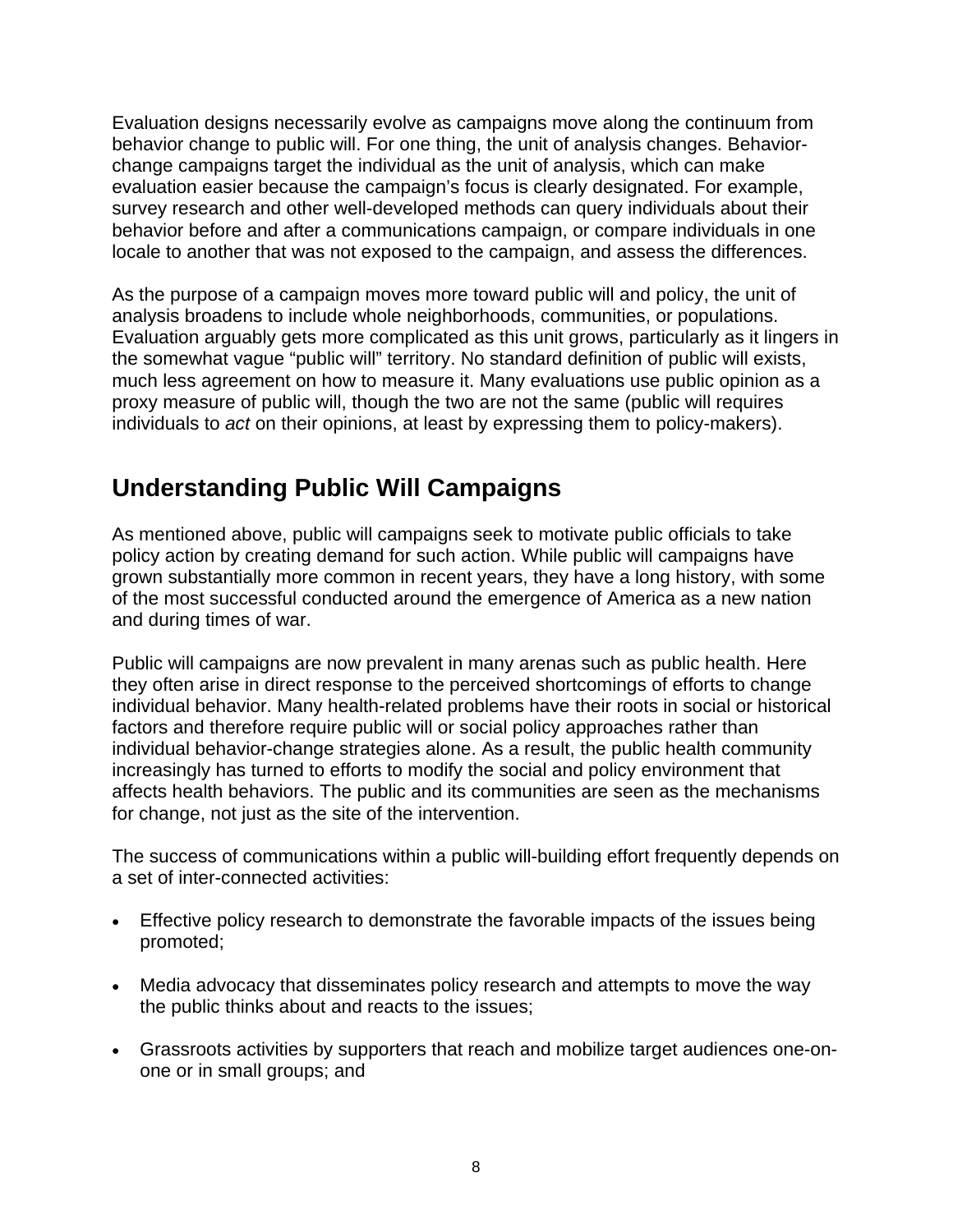• Contacts with policy-makers one-on-one or in small groups;

With these activities in mind, the theory of change behind public will efforts often looks like the figure displayed below (Appendix B offers additional theories and concepts that may be useful in understanding and defining theories of change for both behavior change and public will campaigns).



#### **Theory of Change for Public Will Campaigns**

### **Using the Theory of Change**

As mentioned previously, identifying a campaign's theory of change, such as the one above, can be an extremely useful exercise in helping to design the campaign's evaluation. For example, the theory of change identifies the campaign's core activities, and the short-term and intermediate outcomes expected on the way to achieving the campaign's ultimate outcome or purpose. These then provide a useful outline of what needs to be evaluated.

The theory of change can also be used to help set evaluation priorities. While some evaluations will examine all components listed, from activity implementation to shortterm, intermediate, and long-term outcomes, others may focus on only one or two components, depending on resources available or the type of information desired. The theory of change can be used as a tool for choosing that focus.

# **Defining the Evaluation Focus**

Four possible types or areas of focus can be used for an evaluation. Depending on resources available and information needs, the evaluation can choose one, two, three, or all four.

1. *Formative* evaluation usually takes place at a campaign's front end and collects information to help shape the campaign's activities. For a public will campaign, this might involve measuring issue awareness through public polling or testing of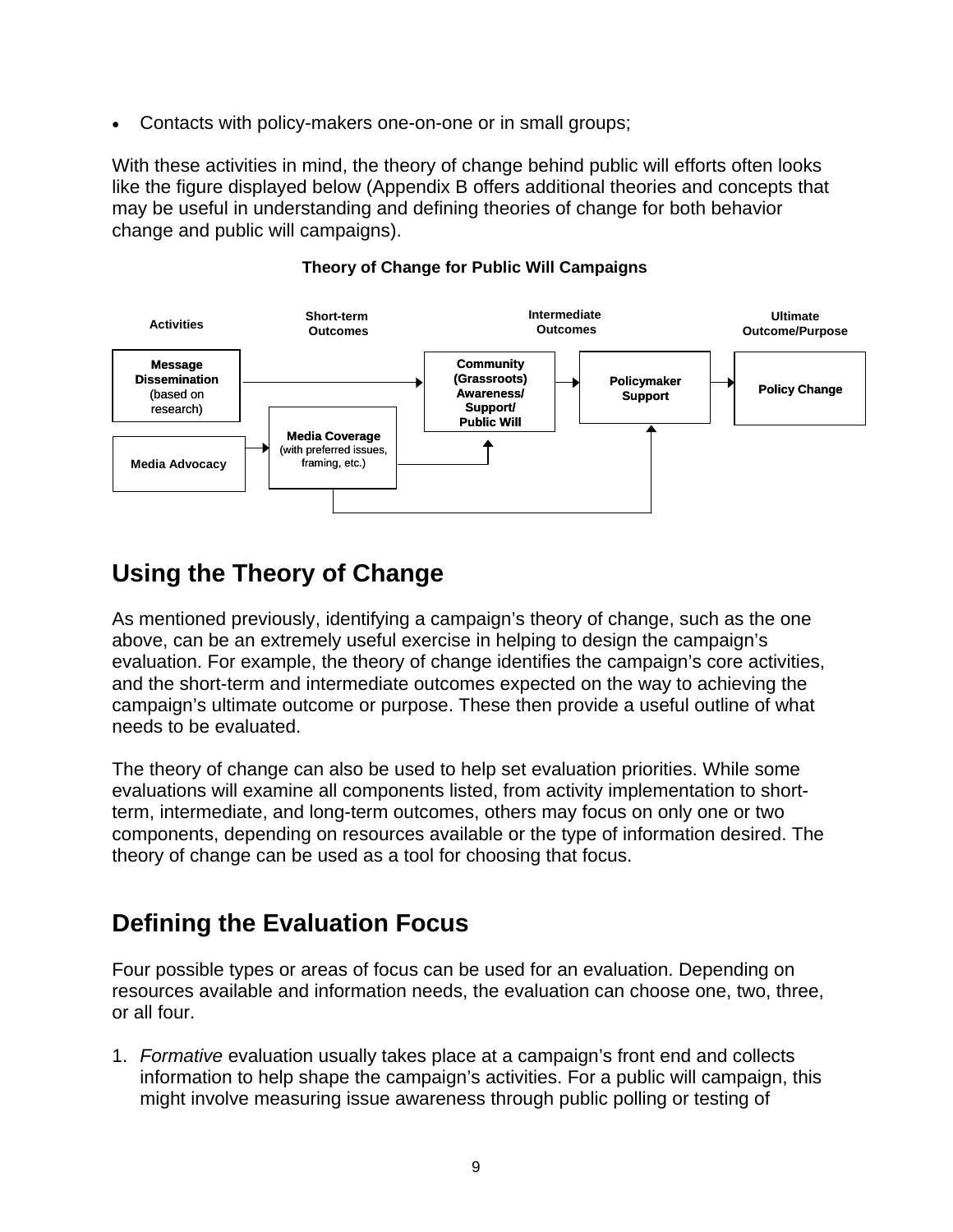messages and materials in focus groups, either formally or informally. Sometimes a "meta-survey" or summary analysis of existing polling data can serve the same purpose.

- 2. *Process* evaluation examines the campaign's implementation, or the way activities roll out. Process evaluation might count the number of materials distributed, the development and dissemination of messages and materials, and the number of efforts to work with the media.
- 3. *Outcome* evaluation examines the campaign's outcomes, which usually means its effects on its target audience(s). Evaluators often use surveys, polling, or more qualitative means of gathering this type of information.
- 4. *Impact* evaluation examines effects at the community, state, national or international level, or a campaign's long-term outcomes (including the effects of behavior or policy change). Impact evaluation can also attempt to determine causation – whether the campaign caused the observed impact(s). This type of focus typically requires more rigorous evaluation design methodology, such as experimental or quasiexperimental techniques.

| <b>Evaluation</b><br><b>Focus</b> | <b>Purpose</b>                                                                                                                                                                                                                                                | <b>Example Questions</b>                                                                                                                                         |
|-----------------------------------|---------------------------------------------------------------------------------------------------------------------------------------------------------------------------------------------------------------------------------------------------------------|------------------------------------------------------------------------------------------------------------------------------------------------------------------|
| 1) Formative                      | Assesses the strengths and<br>weaknesses of campaign materials<br>and strategies before or during the<br>campaign's implementation.                                                                                                                           | --How does the campaign's target<br>audience think about the issue?<br>-- What messages work with what<br>audiences?<br>-- Who are the best messengers?          |
| 2) Process                        | Measures effort and the direct outputs<br>of campaigns - what and how much<br>was accomplished. Examines the<br>campaign's implementation and how<br>the activities involved are working.                                                                     | --How many materials have been put<br>out?<br>-- What has been the campaign's<br>reach?<br>--How many people have been<br>reached?                               |
| 3) Outcome                        | Measures effect and changes that<br>result from the campaign. Assesses<br>outcomes in the target populations or<br>communities that come about as a<br>result of grantee strategies and<br>activities. Also measures policy<br>changes.                       | --Has there been any affective change<br>(beliefs, attitudes, social norms)?<br>--Has there been any behavior<br>change?<br>--Have any policies changed?         |
| 4) Impact                         | Measures community-level change or<br>longer-term results achieved as a<br>result of the campaign's aggregate<br>effects on individuals' behavior, and<br>the behavior's sustainability. Attempts<br>to determine whether the campaign<br>caused the effects. | --Has the behavior resulted in its<br>intended outcomes (e.g. lower cancer<br>rates, less violence in schools)?<br>--Has there been any systems-level<br>change? |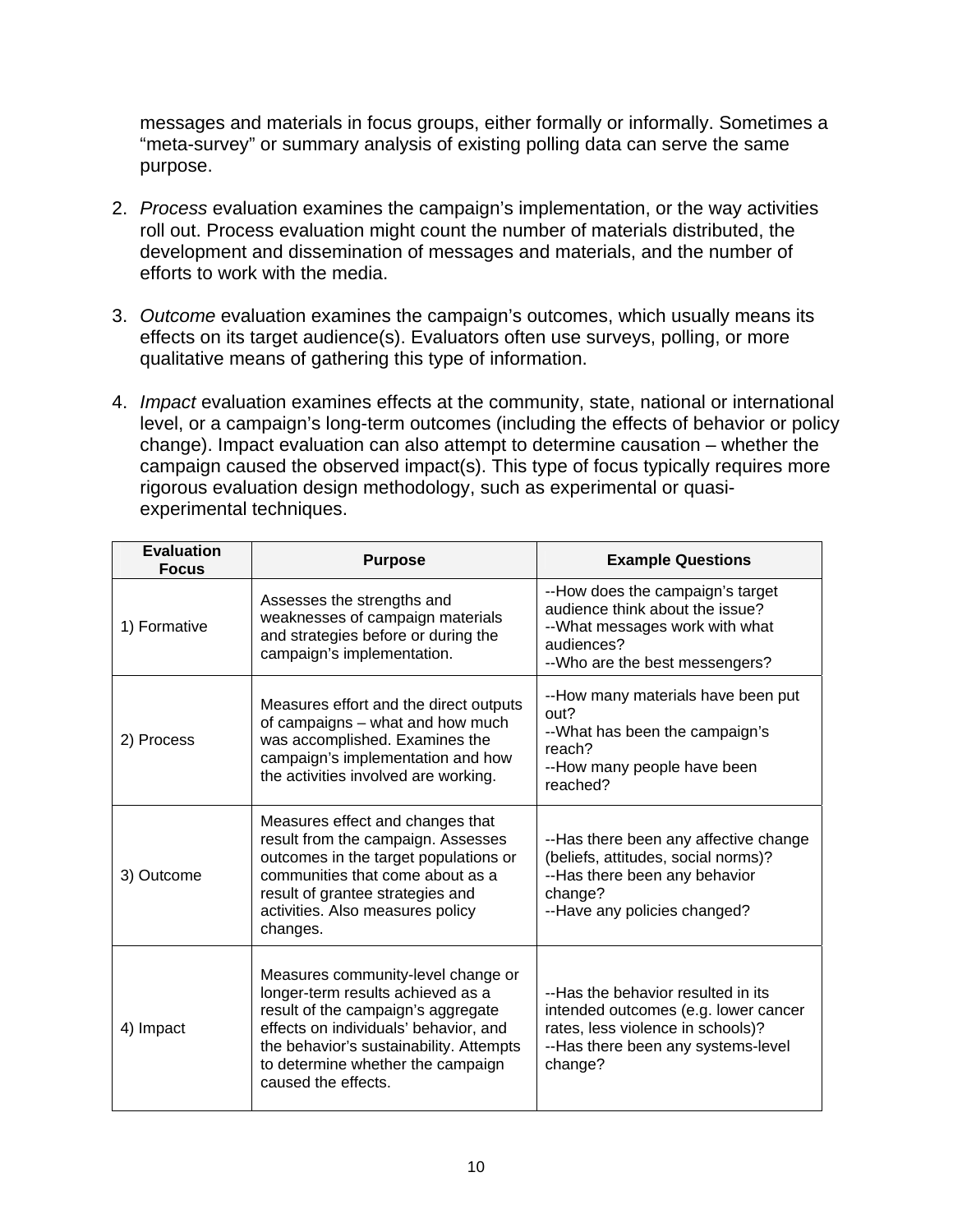# **Formative Evaluation: Shaping the Campaign**

Formative evaluation gathers data or evidence to guide the design of a public communications campaign, including information on ways that issues are framed or how the public thinks about an issue. For campaigns concerned with changing behavior or mobilizing public will, common variables assessed include:

- Knowledge/awareness about an issue;
- Saliency or perceived importance of the issue;
- Media framing, or the terms of public discussion of the issue;
- Attitudes about the issue and behaviors surrounding it;
- Social norms or perceived standards of acceptable attitudes;
- Efficacy, or the degree of a person's belief that she or he has the ability or competence to perform a behavior or affect policy;
- Level of intention to carry out a certain behavior (e.g. contacting a policy-maker);
- Skills necessary to perform a particular behavior;
- Incidence of the behavior; and
- Environmental factors affecting the behavior.

Typical methods used for formative evaluation include polling and focus groups, to provide baseline information about these variables within a targeted audience. More informal and less costly methods can also be used. For example, media framing is often measured by examining the content of media coverage for a period of time to see how particular campaign messages are included or ingrained in the terms of debate.

### **Process Evaluation: Measuring Implementation**

Process evaluation is mostly concerned with measuring a campaign's implementation, or whether planned activities have been carried out. Process evaluation often assesses:

- Types and number of campaign materials developed;
- Campaign material dissemination;
- Media advocacy implementation;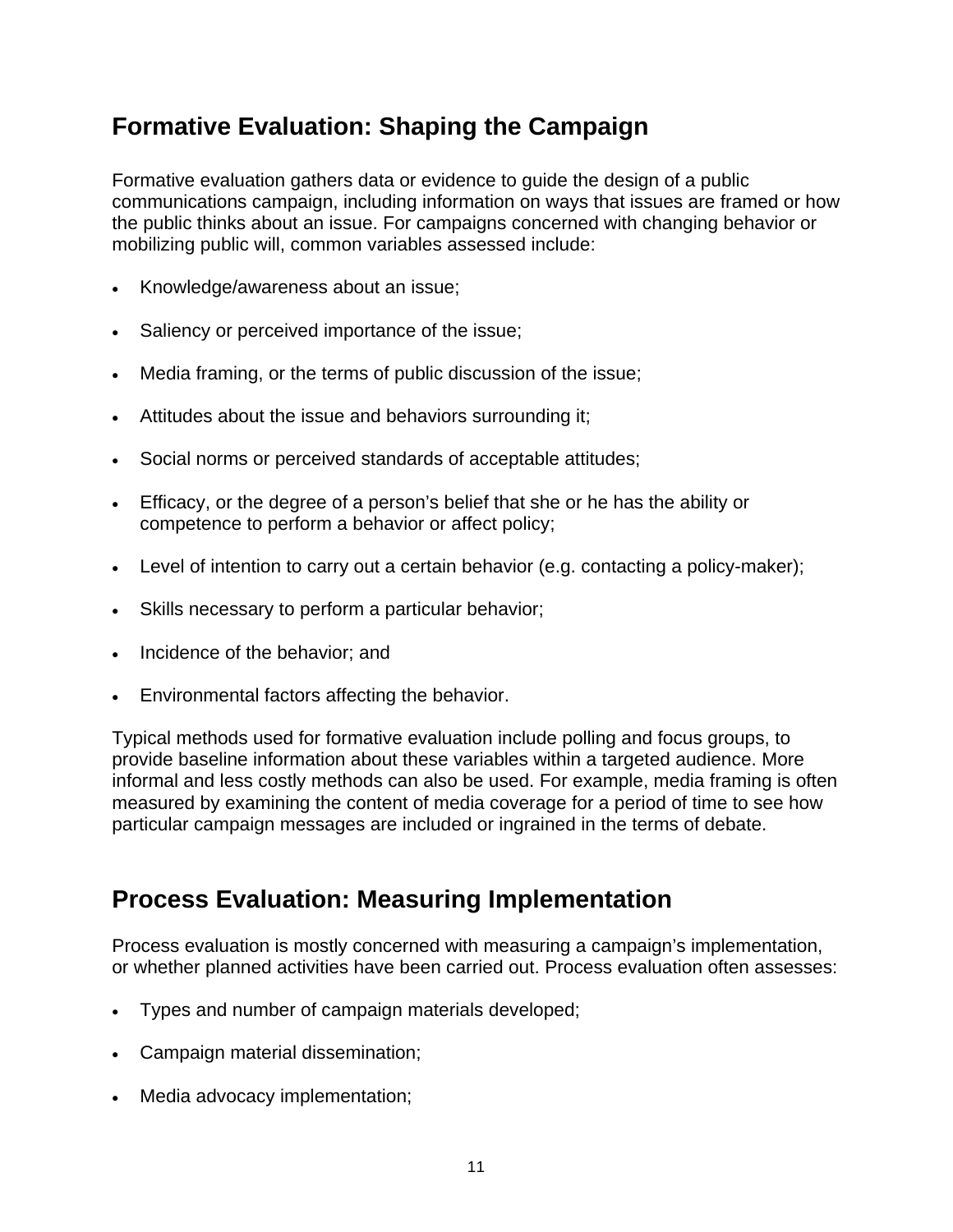- Target audience outreach; and
- Attempts to sustain campaign efforts.

Because this approach measures effort as opposed to effects, campaign staff can often collect data for a process evaluation with little help from an external evaluator. The evaluation usually requires a simple tracking system to count activities, materials, or other efforts related to a campaign's implementation.

### **Outcome Evaluation: Measuring Effects**

Outcome evaluation measures changes in intended short-term, intermediate, or longterm outcomes. These may include changes in:

- Beliefs, attitudes, and behavior within a target audience;
- Earned media coverage and media content;
- Television use of public service announcements or video news releases;
- Web site traffic, including services that assess hits to a site, visitor navigation patterns, who visited and how long they stayed;
- Public support for an issue;
- Public action in support of an issue;
- Policy-maker support for particular positions; and
- Policy change.

Common techniques for measuring these variables include polling, surveys (including the "rolling" sample surveys used in political campaigns), media clipping and content analysis, and direct-response tracking (numbers of people using an 800 number, mailing in a coupon, visiting a Web site). Methods can also include brief or in-depth case studies among target audiences.

Note that policy change in connection with a public will campaign can be difficult to measure. While policies themselves are not difficult to track, understanding the contribution of the campaign to policy shifts can be challenging. Some evaluators examine shifts in conjunction with specific indices of related efforts or activities, such as communications to legislators, participation in hearings, and the like. The caution, however, is that policy change may or may not result from communication campaigns.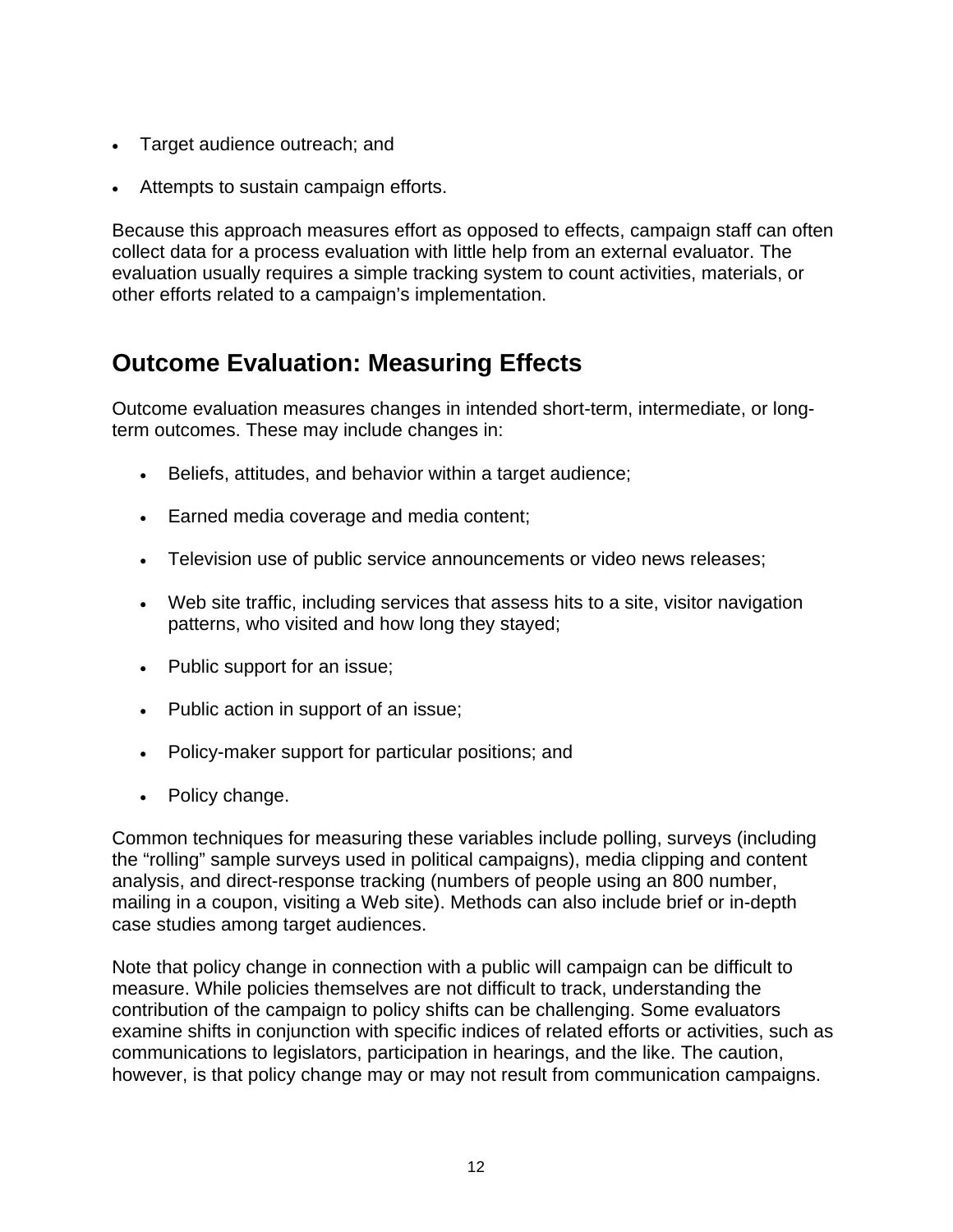Historical, contextual, or other factors may "trump" the effects of communications efforts (e.g. the September 11 tragedy).

### **Impact Evaluation: Measuring Longer-Term Change or Causation**

Impact evaluation assesses the longer-term effects of behavior or policy change, or identifies whether a case can be made that the campaign caused any social or policy change. Impact evaluation may assess:

- The causal relationship between the campaign's activities and its outcomes;
- Longer-term outcomes as a result of behavior or policy changes (e.g. lower cancer rates, less violence in schools); and
- Systems-level change, as in the creation through policy change of new institutions, procedures or groups.

The most rigorous research designs, such as experimental ones, allow for more definitive conclusions about the impact of a campaign. They require random assignment of target audiences to "treatment" and "control" groups or conditions, and require evaluation or research expertise to implement. It can be difficult and expensive to create a control group of individuals from the target groups who have not been reached in some way by the campaign. Quasi-experimental designs, which do not require random assignment but do require a comparison or comparison group, face similar challenges. While experimental or quasi-experimental designs are not essential, it is very difficult to establish the case for causation without them, or to say definitely whether outcomes are the result of the campaign or would have occurred anyway.

# **Matching Evaluation Methods With Outcomes**

Methods commonly associated with communication campaigns and used to measure specific outcomes have been mentioned throughout this paper. The table below summarizes this information by matching common campaign outcomes – for both behavior change and public will campaigns – with the methods that can be used to assess them.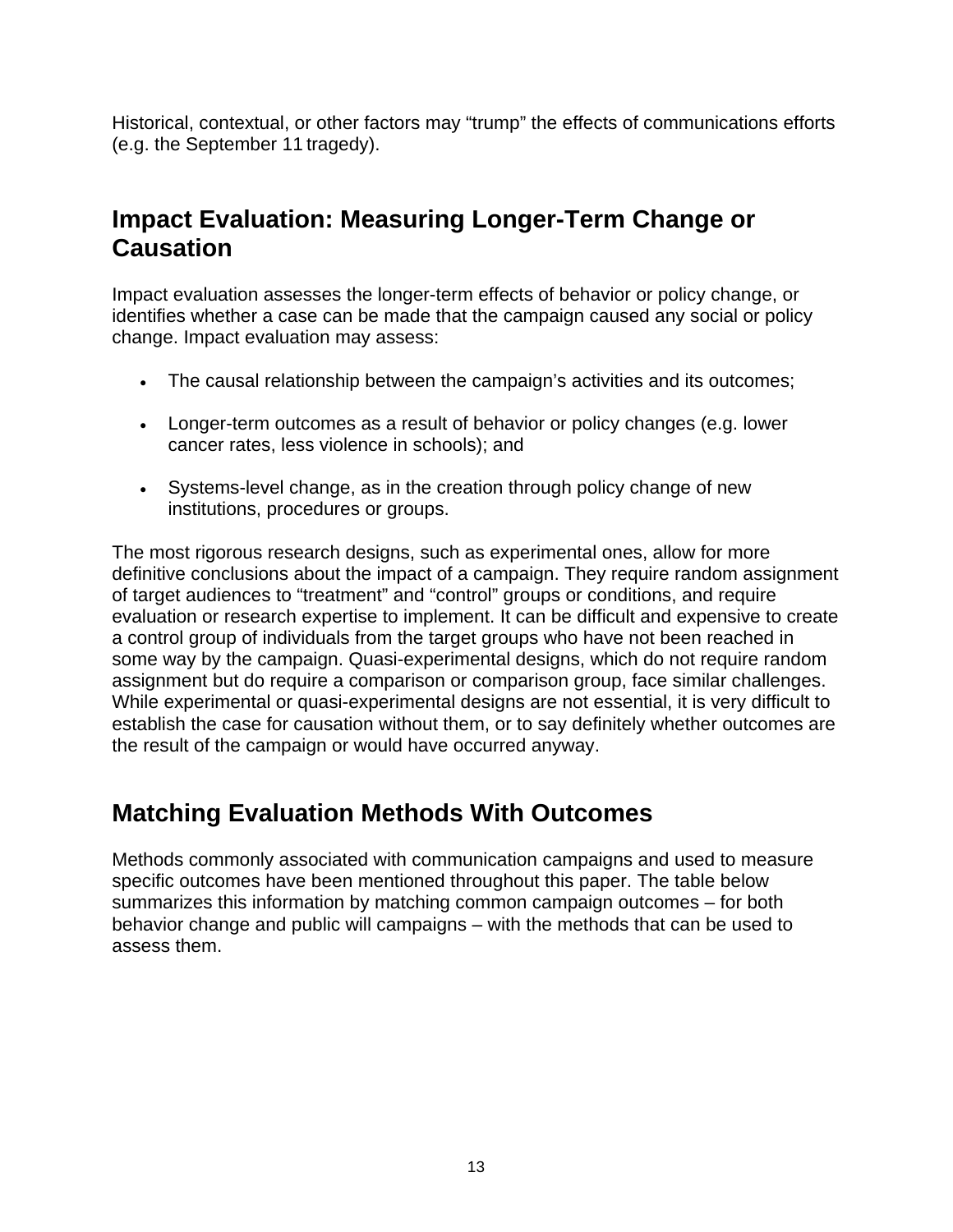| Outcome                                                   | <b>Methods</b>                                                                                                                                                                                                                                                                                                                        |  |
|-----------------------------------------------------------|---------------------------------------------------------------------------------------------------------------------------------------------------------------------------------------------------------------------------------------------------------------------------------------------------------------------------------------|--|
| Campaign Activity Implementation                          | Event/Activity Tracking, Case Studies: A tracking and account of<br>press conferences, media briefings, editorial board appearances,<br>TV news placements, radio talk show bookings, etc., as outlined in<br>the campaign's strategy.                                                                                                |  |
| Institutional Capacity                                    | Event/Activity/Staff Tracking: Monitoring key leaders' use of the<br>Internet to assess improvement in their communications skills,<br>better use of technologies and their integration of communications<br>into the overall strategies of the campaign.                                                                             |  |
| Media Coverage                                            | Media Tracking and Issue Trend Analysis: Counting media<br>placements in coverage of an issue at specific time points during<br>project implementation.                                                                                                                                                                               |  |
| Media Framing                                             | Media Content or Framing Analysis: A review of the content and<br>framing of media coverage around campaign-related issues<br>(usually for a sample of media coverage in target markets) to<br>determine how issues are presented and messages used.                                                                                  |  |
| Awareness, Attitudes, Saliency,<br><b>Behavior Change</b> | Polling: Public or target-audience polling, preferably at points<br>before, during, and after campaign implementation, to establish<br>trends in public reactions to campaign-related messages and<br>issues.                                                                                                                         |  |
| <b>Public Will</b>                                        | Surveys, Polling, Web site Tracking, Direct Response: tracking the<br>actions of organizations connected to the campaign and of their<br>members for evidence of increased membership or volunteer<br>presence, voting patterns, public support and demand, and public<br>willingness to inform or participate in the policy process. |  |
| Policy-maker Support                                      | Policy-maker Surveys, Policymaker Tracking: Surveying<br>policymakers' reactions and support for campaign-related issues,<br>tracking of bills sponsored, votes on legislation, etc.                                                                                                                                                  |  |
| Policy Change                                             | Policy Tracking: Monitoring specific policies related to the<br>campaign's issues. This is often difficult to connect definitively to<br>the campaign, but changes can be tracked and correlated to<br>campaign activities.                                                                                                           |  |

# **Considering the Budget**

Of course, the actual budget of a communications campaign is important to consider when designing an evaluation. The rule of thumb is that the evaluation budget should comprise at least five percent of the total campaign budget, but such resources are not always available, particularly when the campaign budget is small to begin with. This working paper suggests five budget gradations for evaluation, and the type of evaluation that might be expected for each: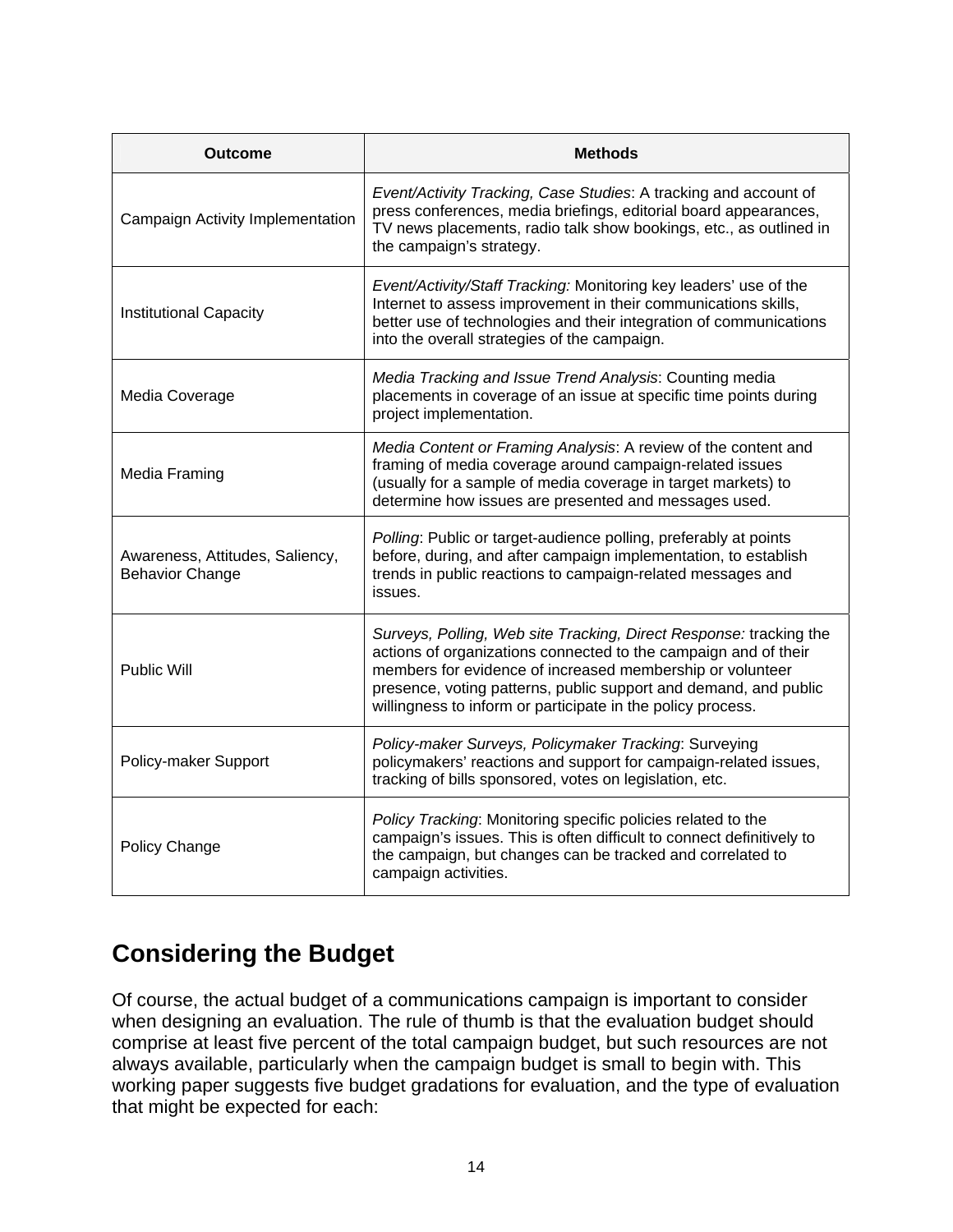- Up to \$5,000: A simple focus on process evaluation and one easy-to-measure outcome, such as a simple count of media coverage in specific newspapers.
- Between \$5,000-\$15,000: A focus on process evaluation, evaluating one or two outcomes. The evaluation might include a systematic tracking of communications events and media participation. Case studies are also common at this level.
- \$15,000-\$50,000: A focus on process and outcome evaluation, assessing two or more outcomes (usually short-term or intermediate outcomes). The evaluation might include an examination of media coverage, a brief survey among the campaign's target audience, or analysis of institutional readiness.
- \$50,000- \$300,000: A focus on formative, process, and outcome evaluation, with the majority of outcomes assessed. The evaluation might include an analysis of changes in behavior, public will or policy.
- \$300,000 and above: A focus on all four types of evaluation. Evaluations at this level may be able to use a more rigorous approach (e.g., an experimental or quasiexperimental design) to assess causal relationships between the campaign and its impacts. The budget could also accommodate polling for both formative and outcome evaluation purposes.

# **Conclusion**

This working paper suggests that evaluating media campaigns is often a multi-phase effort, with no single "roadmap." However, numerous guideposts can be observed, as detailed here.

The paper's objective has been to give foundations and nonprofits a realistic set of guidelines to use as they evaluate communications efforts. It is important that members of the evaluation community have a realistic overview of what can and cannot be expected as they seek to assess communications projects in the nonprofit arena.

The next steps will be for CCMC to work with interested foundations and nonprofits to apply these guidelines to assess ongoing communications efforts. This will enable CCMC, foundations and the nonprofits to judge the effectiveness of the guidelines suggested and to modify them where necessary.

CCMC would like to thank the authors of the first four working papers. In addition, CCMC wishes to thank the Carnegie Corporation, the David and Lucile Packard Foundation and the W.K. Kellogg Foundation for their support for this project.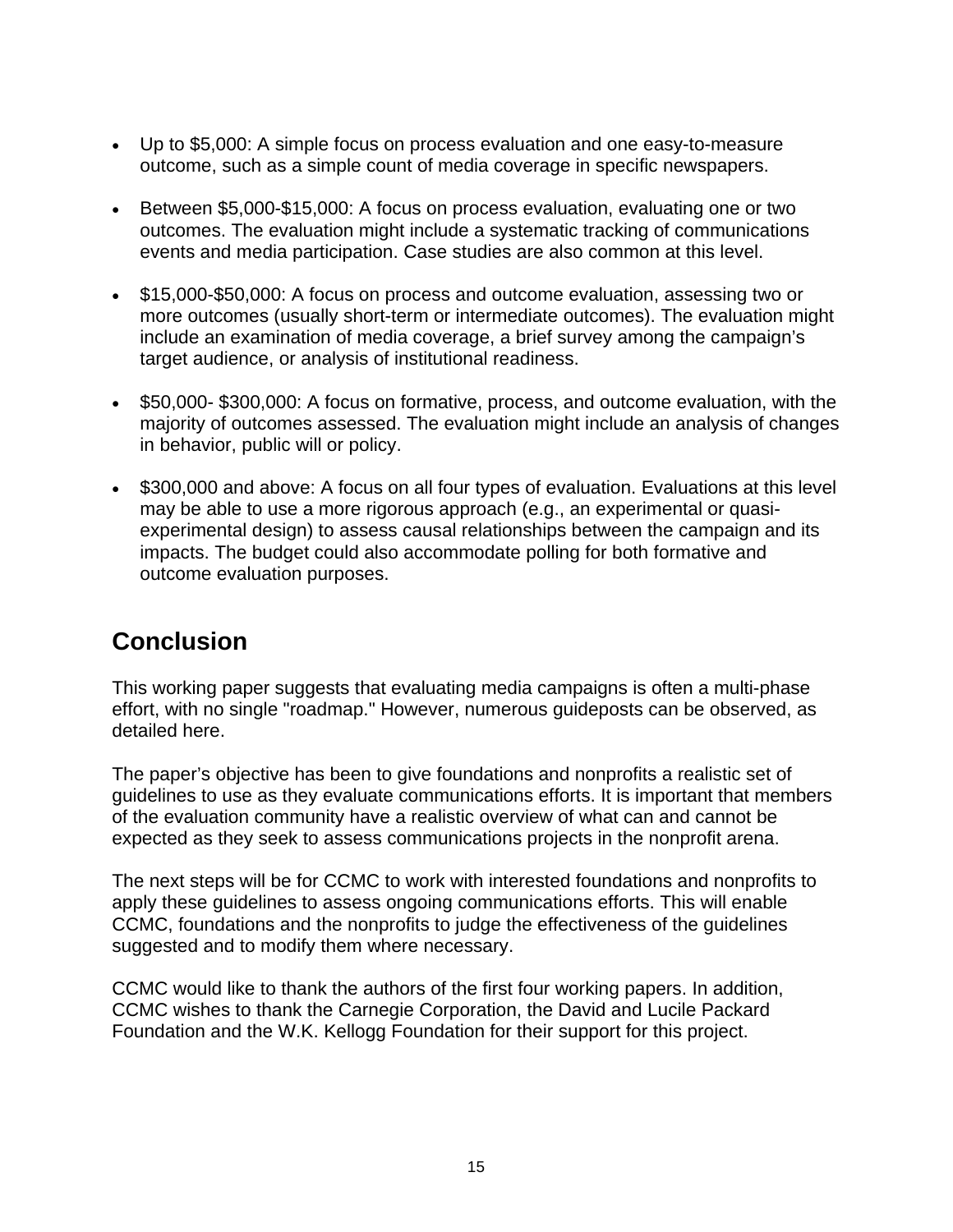# **Appendix A**

# **Vital Elements of a Communications Strategy**

Every campaign should display these vital elements before an effective and useful evaluation is designed (with the exception of formative evaluation, which can inform their development):

- A clearly stated objective or goal for the campaign;
- Activities that seek to further the objectives;
- An agreement on the audience/target audience(s) the campaign intends to reach;
- A well-articulated set of messages;
- Clearly identified spokespeople to deliver the message;
- A timeline for the campaign; and
- Adequate resources to implement the campaign.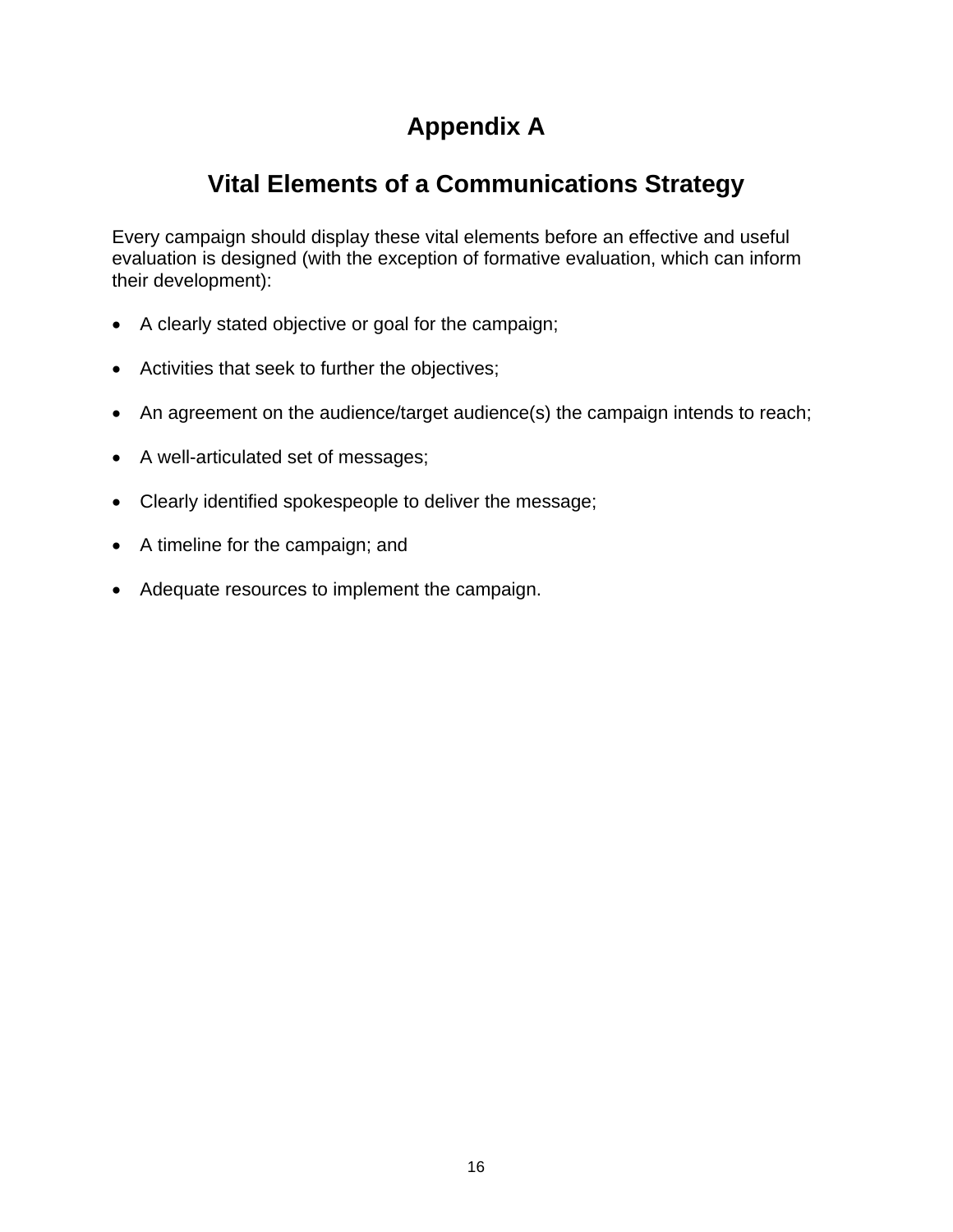# **Appendix B**

# **Communication-Related Theories and Concepts**

An understanding of common social science theories related to communications can aid in the understanding of campaigns and their theories of change. Theories and concepts are divided among the categories for which they are most relevant – public will and behavior change campaigns.

### **Public Will Campaigns**

### **Agenda-Building**

Political science theorists use the term "agenda-building" to describe the process through which some issues emerge and gain prominence in the media, society and the political process of debate and decision-making.

The scope and intensity of the problem are two factors in development of the issue. The third is visibility, which is typically triggered by an event and championed by "initiators" or public interest leaders.

Examples of potential triggers include involvement or death of a celebrity (such as the AIDS deaths of Arthur Ashe or Rock Hudson), a train wreck, an act of terrorism, a hurricane, a strike or an accident. The nuclear accident at Three Mile Island, for instance, led to media coverage that shut down plans across the county for new nuclear power plants.

Building an agenda requires skillful recognition of the elements of a conflict or problem. The first is the degree of specificity  $-$  the extent to which the example can be philosophically writ large, using concepts like equality or racism. The second is the significance of the issue, or the number of persons affected. The third parameter is temporal relevance, or the longevity of the issue. The fourth dimension is complexity (with simpler issues typically having more salience). The final parameter is precedence, or the perceived newness of the issue.

### **Agenda-Setting**

Scholars have developed models of opinion formation and change. One is the idea that the media act as gatekeepers, determining what topics receive coverage and giving saliency to certain information, thereby influencing political and social developments. Thus, the media act to set the agenda for policy debate.

#### **Framing**

The way issues are packaged – by means of carefully designed words and phrases, visual clues, and selection of symbolic communicators – affects how the public thinks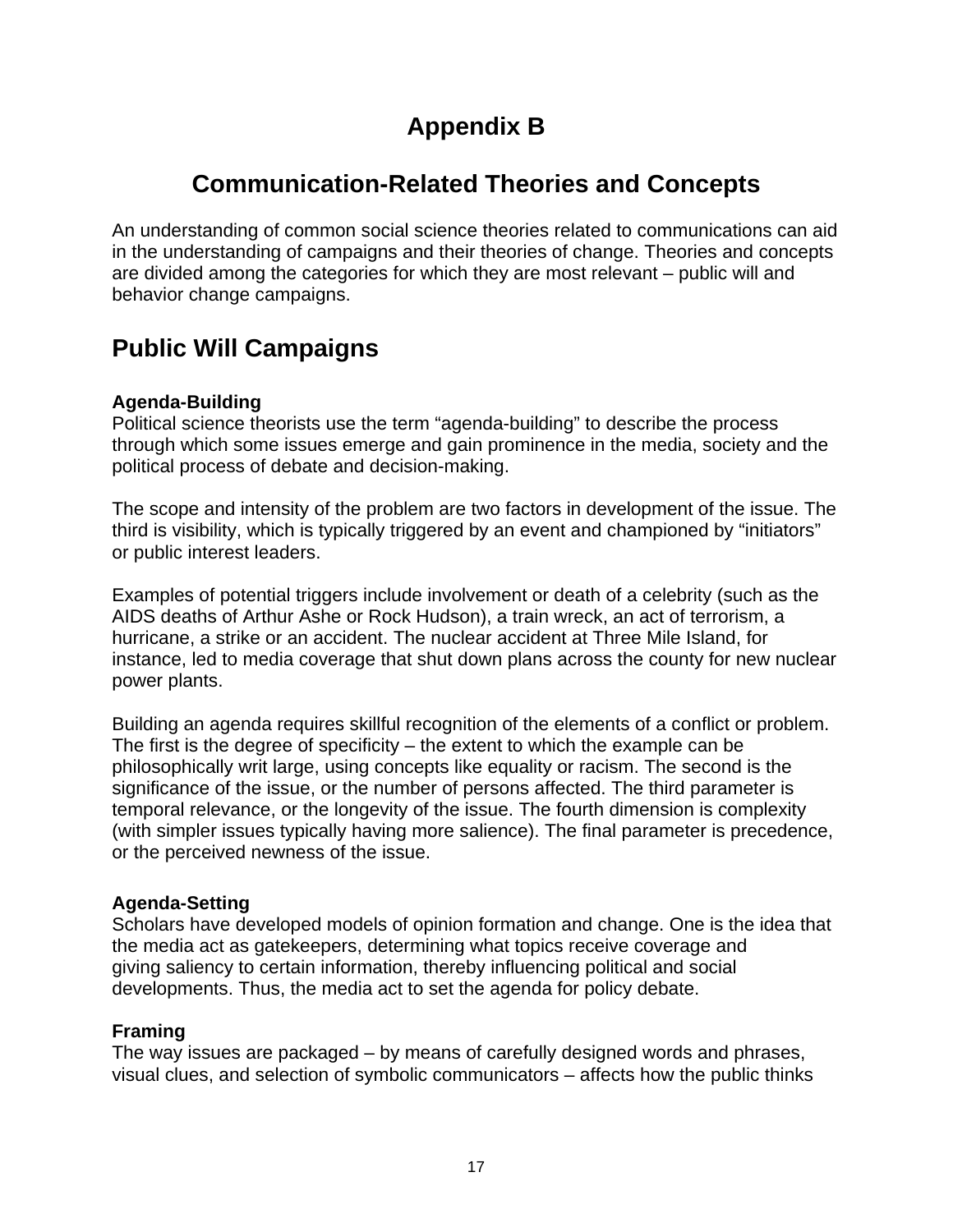about those issues. Framing influences the perception and interpretation of media consumers and politicians alike.

The power of framing can be seen in the way the following competing phrases set up the debate of a controversial social practice. Is it "female circumcision" or "female genital mutilation?" Is it "learning disabilities" or "learning differences?" Is it "energy conservation" or "energy efficiency?"

#### **Priming**

The media's focus on some issues and lack of it on others moves the public mind. What is the frequency of media attention? And what priority do the media give to a particular focus?

#### **Social Capital**

Social scientists theorize about the role of individuals' or groups' "social capital," or the power of their personal relationships in public will campaigns. They note the utility of such ties in influencing policy decisions, allocating resources and influencing media coverage. So, for example, when advocates began organizing a movement for a cigarette tax increase in California that passed as Proposition 99 in 1988, one of their first contacts was California Assembly Member Lloyd Connelly, a respected politician with considerable social capital and influence. Connelly helped forge connections between new groups, lobbyists, and influential individuals. It was partially due to this networking that the Coalition for a Healthy California was created.

#### **Social Problem Construction**

For many social scientists, the critical dynamic in social change movements is social problem construction. Here a problem or issue is defined, labeled and "typified" as a "framework" for target audiences so as to give it saliency. Terms such as "child abuse," "elder abuse," "missing children," "learning disabilities," or "domestic abuse" did not even exist before the second half of the  $20<sup>th</sup>$  century, so those conditions were not generally recognized as social problems.

Even "wife-beating" had low saliency at the beginning of this era. It was believed to be a rare event and therefore an individual problem. On the heels of the civil rights movement, however, advocates for battered women began to raise the issue as affecting a significant portion of the population. Research data were cited to demonstrate its pervasiveness. Public will campaigns helped elevate the saliency of the issue and trigger social change: domestic abuse was criminalized, police procedures changed, shelters were established for battered women, and so on.

### **Spiral of Silence-Media Priorities**

The media acts as arbiter of consensus by legitimizing certain beliefs and attitudes for those who wish to know what the mainstream is. This has the effect of muting the public expression of ideas considered unpopular. One of the most important functions of the media, in this model, is their role as the predominant source of cues about majority opinion. For example, if individuals perceive that their opinions on a controversial topic